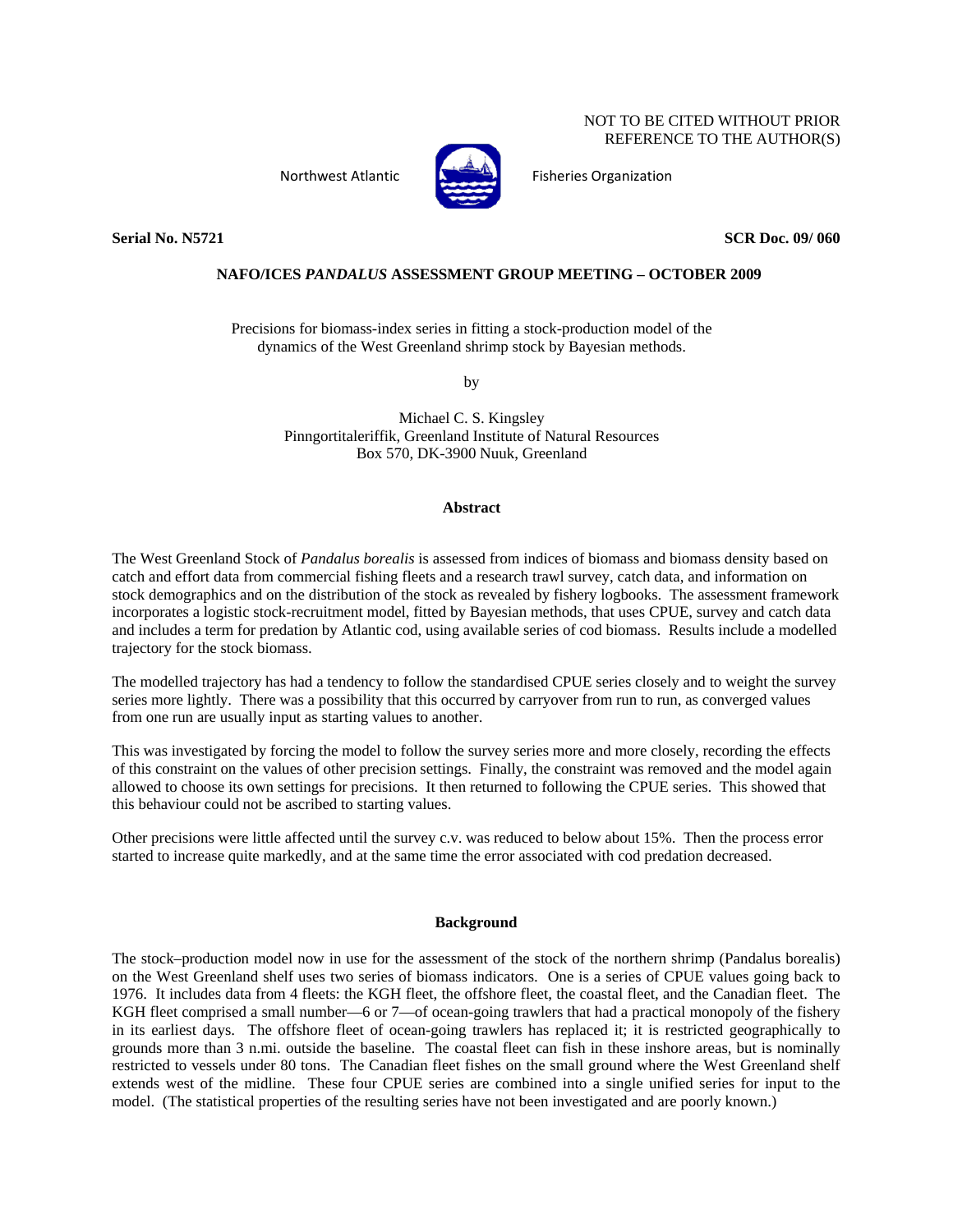The second series is a series of swept-area estimates obtained from a trawl survey that is designed expressly to estimate shrimp biomass. The survey has been executed every year since 1993. It covers waters from 150 to 600 m deep; it is stratified both geographically and by depth; it has always been semi-systematic in nature, although different methods have been used at different times to avoid the occasional closely-spaced stations that are a consequence of complete spatial randomness in sampling.

Other inputs to the model do not directly indicate biomass level, but rather biomass change: they are a series of fishery catches, assumed error-free, and series of cod (predator) biomass estimates, which are modelled as affecting the biomass through a specified predation function.

The CPUE series and the survey series had good correlation up to the end of the 1990s, both showing considerable increase from the values of the late 1980s and early 1990s. Then the survey series took a sudden jump upwards to very high values in 2003–2004, not mirrored in a more modest increase in catch rates, after which it has continuously decreased until in 2009 it is less than half the peak value; this decrease has also not been mirrored in catch rates, which have been maintained at high levels.

#### **Problem**

When the two biomass series are input to the stock-production model with equally uninformative prior distributions assigned to their precisions, the stock trajectory has always had, a tendency to track the CPUE series closely, giving it very high precision, and to assign a low precision to the survey series, essentially ignoring it. The precisions of the stock-dynamic process and of the predation function are then, apparently, also fitted round the requirement for the trajectory to track the CPUE (Table 1).

This propensity for stock-dynamic models to pick a favourite from among the data series offered and to scorn the rest is a recognised problem. In the present case the model is fitted to the data series by Bayesian methods using WinBUGS and, being large and complex, is difficult to start from scratch; there is therefore a tendency to carry over starting values from one formulation of the model, and one year's assessment, to the next. So every run has starting values that conform to the CPUE series, and outputs that do the same. This raised the question of whether, if a run were offered starting values that instead conformed to the survey series, it would switch over to producing outputs that gave the survey high precision and ignored the CPUE.

A related problem was what to do about the tendency of the model to produce precisions for the CPUE series that were much higher than was reasonable. We don't believe that CPUE values really have precisions of a few percent, as the model estimates. However, we have very little idea of whether the precisions estimated by the model for the predation function and for the stock-dynamic process itself are reasonable, having no extrinsic estimate of their variability.

# **Enquiry**

I first investigated whether the model's habit of tracking the CPUE closely and taking little notice of the survey series was due to starting values that pointed the model in that direction. I did this by setting fixed values for the survey precision approximately equivalent to error coefficients of variation (c.v.s) of 20, 15, 10, 6, 4, and 2.5%, so as to force the model to fit stock trajectories that would stick more and more closely to the survey series. At each value of survey precision the model was run for a few tens of thousands of iterations and its state saved as starting values for the next run with a smaller c.v. for the surveys. In this way the model was driven over to the condition of being required to heed the survey series closely and to adjust its attitude to the other series accordingly, as best it could, in respect of both the precision parameters and the stock-size trajectory. After running with the survey precision equivalent to a c.v. of 2.5%, the model was returned to its first state with a free choice of precisions for all series.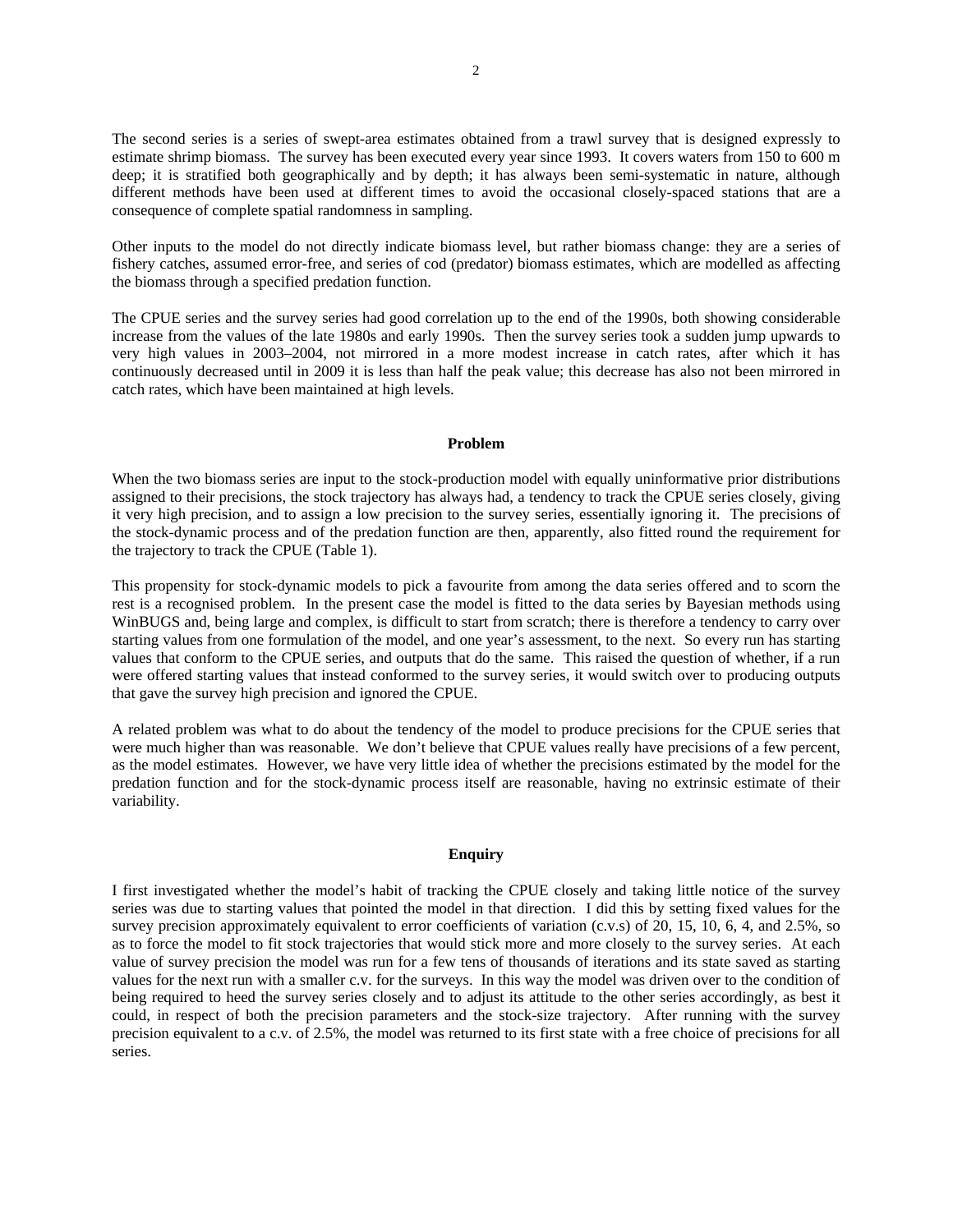The second enquiry was whether the model would run if equal precisions were specified for the two biomass index series. So a single precision parameter was set up with the same uninformative prior as the others, and the precisions of both CPUE and survey were set equal to it.

This second trial was unsatisfactory in that it neither allowed the model to look at the data, nor the user to look at the reality: it simply specified equal precision for two very different series. So a third trial was carried out in which the same single precision parameter was specified for 'biomass series', but CPUE and survey could have different parts of it. This was done by splitting the precision between CPUE and survey, and allowing the model to fit the split. Two moderately informative prior distributions were tried for the split: beta(8,8) and beta(4,4).

The principle is to provide a single precision for biomass indices, and allow the model to divide this precision between the survey and the CPUE. When the model was run with independent precisions for these two series, both were given the same uninformative prior, a gamma distribution with shape parameter 0.02 and rate 0.006. A multiple of a gamma distribution is a gamma distribution with the same shape, so allowing the model to split a single precision parameter between the two series still gave each an uninformative gamma prior. Clearly, a very uninformative prior for the split parameter would be the same as allowing the two series to have separate priors. A moderately informative prior for the split—a beta(8,8) distribution—and a moderately uninformative prior beta(4,4) were tried. Both are symmetrical—consistent with no preconceptions about which series deserves to be considered the more precise indicator of stock size—but they don't have to be.

# **Results**

#### Precisions for survey series set to fixed values.

With precisions for the survey series specified at progressively increasing values, the model ran quite orderly. The deviation of the survey and CPUE series meant that as survey c.v. was reduced, the CPUE c.v. necessarily increased. However, the survey results have at times undertaken some considerable excursions, and therefore as the survey c.v. was screwed down, the process error found itself increasing. With CPUE and process errors thus being required to take larger values, a major beneficiary was the predation function. The period of high cod biomass largely antedates that covered by the survey, and once the model could no longer insist on high precision for the CPUE fit and was also allowing a large process error, the predation fit could take advantage of the extra slack and its error c.v. was much reduced.

| Fixed error<br>c.v. for survey<br>$(\%)$ | c.v. CPUE | c.v. process | c.v. predation | <b>MSY</b> | P.present |
|------------------------------------------|-----------|--------------|----------------|------------|-----------|
| Free $(21.2)$                            | 3.6       | 9.4          | 44.4           | 148        | 1.28      |
| 20                                       | 3.5       | 9.3          | 45.3           | 148.5      |           |
| 15                                       | 4.3       | 9.3          | 42.6           | 146        | 1.35      |
| 10                                       | 10.9      | 11.2         | 20.1           | 135.9      | 1.179     |
| 6                                        | 15.9      | 15.2         | 15.3           | 139        | 1.176     |
| $\overline{4}$                           | 17.6      | 16.6         | 15.2           | 142        | 1.198     |
| 2.5                                      | 18.3      | 17.8         | 13.0           | 137.1      | 1.219     |

However, after the survey c.v. was screwed all the way down to 2.5% and the model once again set free to decide which series to choose by being given an uninformative prior for the survey precision, it returned immediately to its first state, i.e. following the CPUE very closely. This seems to show that this is not due to starting values directing the model which state to choose.

#### Precision for survey series set equal to that for CPUE.

With equal precisions, the model ran quite orderly and produced reasonable statistics.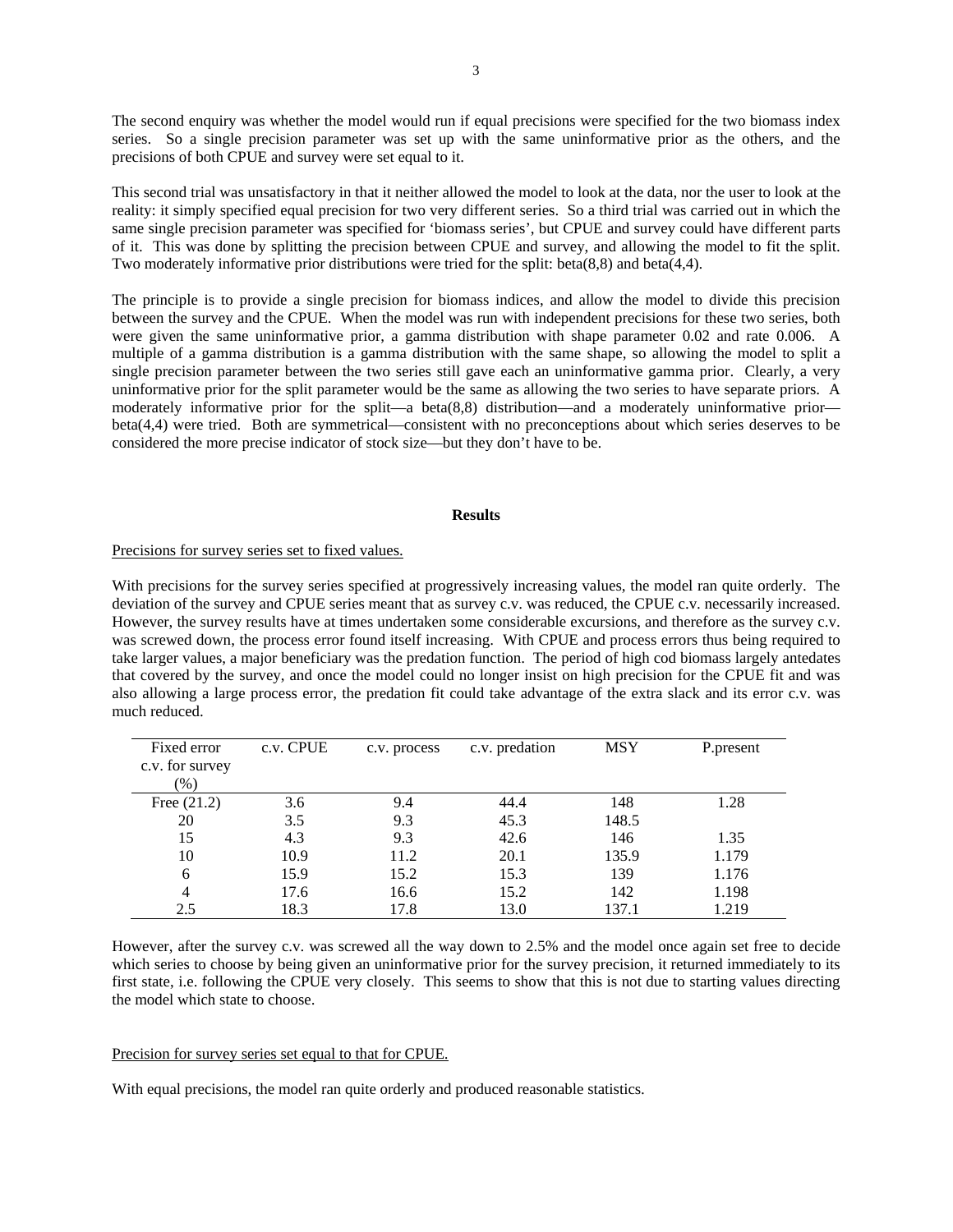| c.v. CPUE  | c.v. process | C.V.      | MSY | P.present |
|------------|--------------|-----------|-----|-----------|
| and survey |              | predation |     |           |
| 12.6(2.9)  | 10.7         | 18.8      | 139 |           |

Median estimates of c.v.s (reciprocal of square root of precision): survey and CPUE series fitted with equal precisions

The median estimates of c.v. for both survey and CPUE were 12.6%. Process error was not much higher than when these precisions were free, while the predation error was much lower. The model cannot fit the stock trajectory closely to the survey and doesn't try very hard to do so, so the CPUE fit can also be somewhat relaxed. This allows the process error to stay in the same region as with free c.v.s for survey and CPUE, and the predation function to be fitted more closely.

### Survey and CPUE precisions based on a split of a single biomass-index precision.

Both prior distributions tried for the split parameter were symmetrical, implying no preconceptions as to which biomass-index series was the more reliable; but both gave some push in the direction of equality of c.v. However, both, and more especially the more uninformative, have tails that extend to zero and to unity, so if the model had a very strong view that one of the biomass-index series was much more precise than the other it would be able to find posterior distributions for the split parameter and consequently for the two separate precisions that reflected that. However, it did not do that, but found in both cases fairly moderate posteriors. The survey precision was uncorrelated with the CPUE precision. As for the cases in which the survey c.v. was set to slightly lower values, the process error increased slightly, and for the informative prior on the split, which reduced the survey c.v. to a median value of 15.2%, the predation c.v. was substantially reduced. The posterior distributions of the cvs were strongly updated and well defined with interquartile ranges of only about 3 percentage points.

This method of handling survey and CPUE precisions has the clear advantage of allowing, or requiring, lots of discussion of the parameters of the prior distribution for the split parameter—which series, if either, should initially be considered more accurate, and by how much, and how definitely. This is clearly has more entertainment value than, as at present, allowing the model a free hand to make judgements that are then seen as questionable.

| Prior for | c.v. CPUE    | c.v.       | c.v. process | C.V.      | MSY | P.present |
|-----------|--------------|------------|--------------|-----------|-----|-----------|
| split     | (%) (i.g.r.) | survey     |              | predation |     |           |
| Beta(4,4) | 7.6(3.1)     | 17.1 (3.6) | 9.1          | 34.4      | 144 | 1.25      |
| Beta(8,8) | 9.7(2.6)     | 15.2(3.2)  | 9.6          | 26.4      | 143 | 1.24      |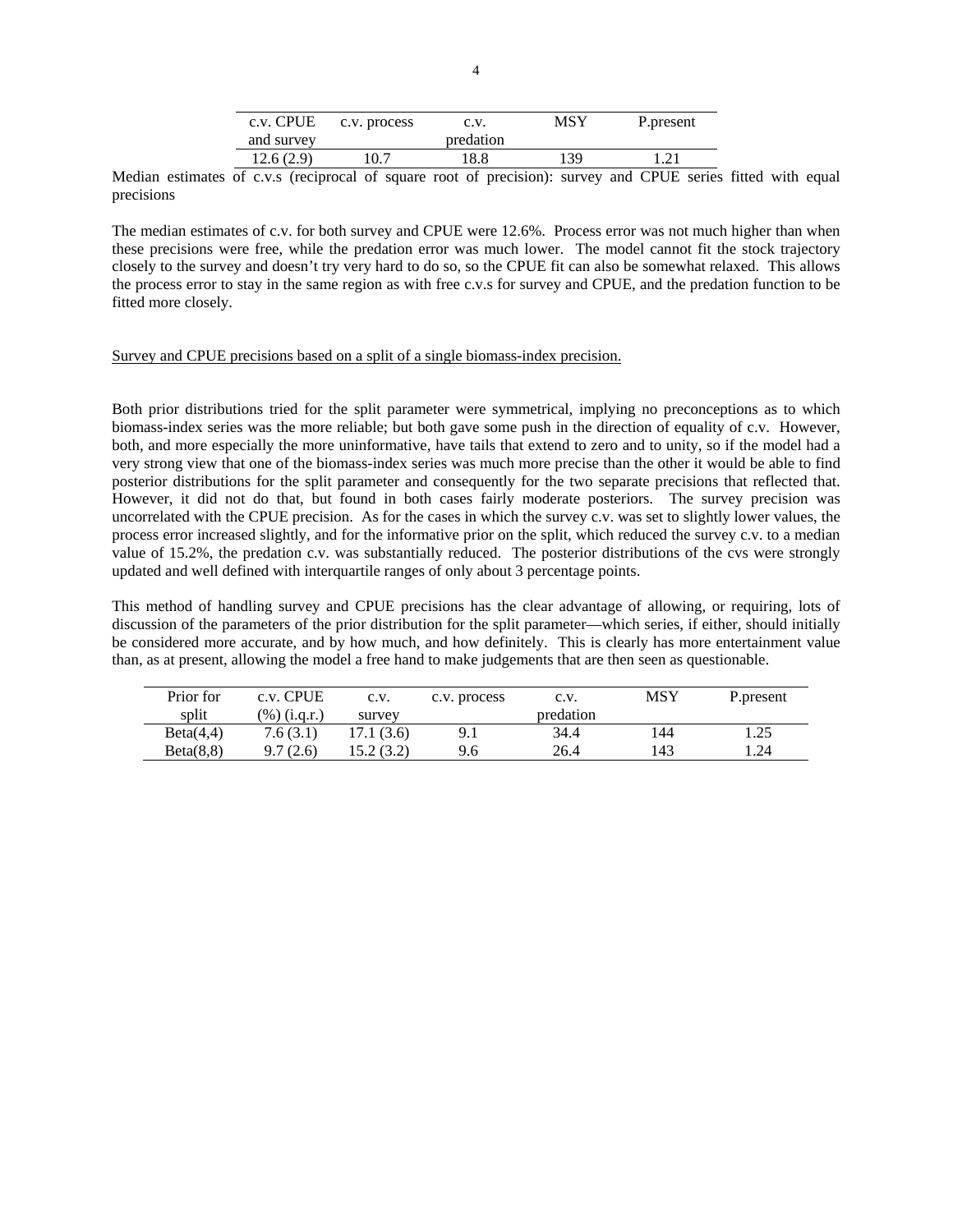

Figure 1: Beta(4,4) (solid line) and beta(8,8) (broken line) distributions.

Model formulations that reduced the survey c.v. and caused, or forced, the model to take more notice of that series reduced the estimated MSY. The fall in survey biomass index from its 2003 peak is associated with a period of high catches averaging over 150 000 t/yr from 2004 to 2008. If the assessment pays most attention to the CPUE index, which showed high catch rates to be maintained from 2005 through 2008, it concludes that the MSY is high enough to support such catches. If it pays more attention to the survey index—which casts doubt on whether such high catches could be sustained—it takes a less rosy view of the MSY.



Figure 2: estimated stock trajectory with biomass-index precision split with beta(4,4) prior on the split.